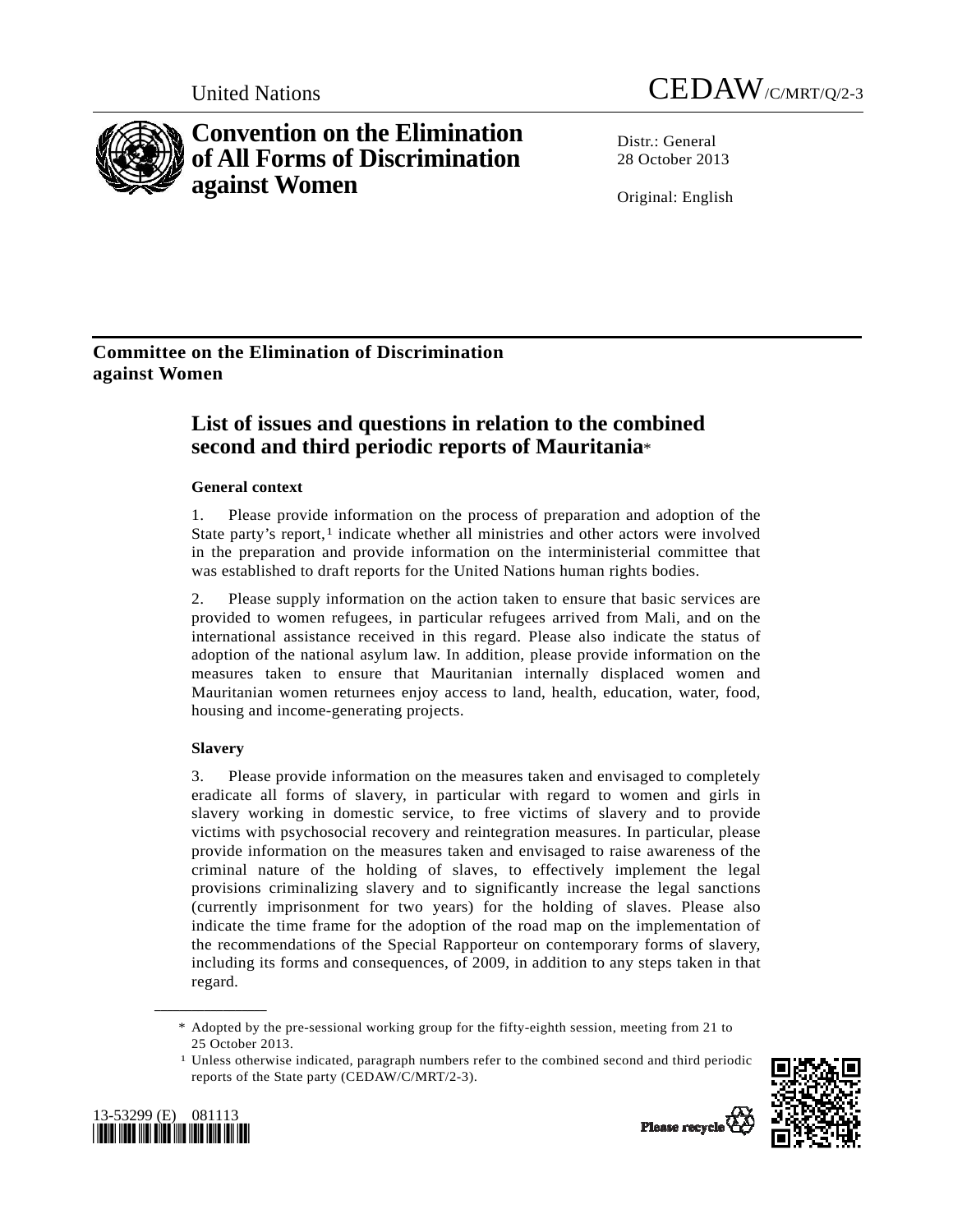# **Constitutional, legislative and institutional framework**

4. Please provide information on the existence of different systems of law in the State party, namely national law, Islamic law and customary law, if any, and on the steps taken to harmonize such systems with the provisions of the Convention. Please also indicate the measures taken and envisaged to eliminate all discriminatory provisions from national legislation, including from the Personal Status Code and the Penal Code, and to withdraw from the Code of Obligations and Contracts the provision that the testimony of two women is equal to that of one man. Please also indicate whether the State party envisages incorporating into the Constitution or into other appropriate legislation a specific definition and prohibition of all forms of discrimination against women, both direct and indirect, in accordance with articles 1 and 2 of the Convention.

#### **Visibility of the Convention**

5. Please provide information on the steps taken to integrate the content and the main concepts and principles of the provisions enshrined in the Convention into the training curricula of judges, prosecutors and lawyers, the police and other law enforcement officials. Please also provide information on initiatives envisaged to disseminate the Convention, taking into account the high illiteracy rate among women.

## **National machinery for the advancement of women**

6. Please indicate whether the State party envisages establishing a specific ministry on gender equality or empowerment of women or strengthening its structures specifically focused on this matter. Please also provide information on the time frame for the finalization and adoption of the draft national gender policy and on measures taken to mainstream gender policies in other policies and national strategies. Please also indicate any progress in the development of a specific system for the collection and analysis of sex-disaggregated data pertaining to all areas of the Convention.

#### **Access to justice**

7. Please provide information on the existence of religious or customary justice mechanisms and, if any, describe their functioning and their relationship with the formal justice system. Please indicate whether the State party is considering undertaking judicial reform to ensure effective access of women to courts and tribunals and put an end to cases of impunity as regards violence against women. Please also provide information on measures taken or envisaged to provide free legal aid to women without sufficient means.

#### **Stereotypes and harmful practices**

8. Please indicate specific measures taken to develop a comprehensive strategy to change social and cultural patterns and eliminate gender-based stereotypes and harmful practices, such as child marriage, female genital mutilation, polygamy and forced feeding, as recommended by the Committee in its previous concluding observations [\(CEDAW/C/MRT/CO/1](http://undocs.org/CEDAW/C/MRT/CO/1)). Please provide information on steps taken to educate and raise awareness in this regard and to explicitly criminalize such practices. Please also provide information on measures taken to eliminate racism and discrimination faced by women of non-Arab descent.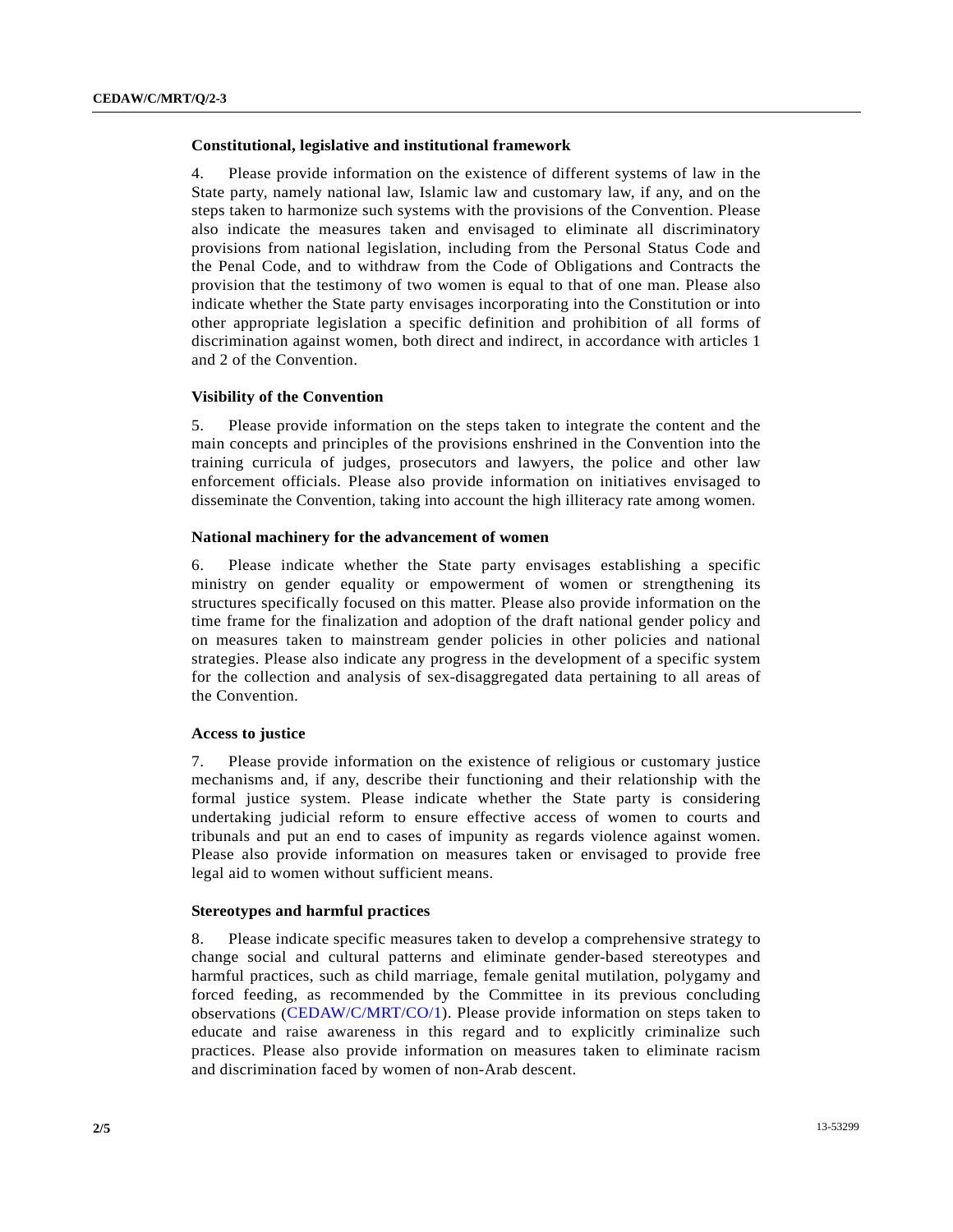### **Violence against women**

9. Mention is made in the report of various measures taken to combat genderbased violence against women, including the development of a national strategy against gender-based violence (paras. 57-58). Please indicate the impact of the measures and the time frame for the development of a comprehensive strategy to tackle all forms of violence against women, as recommended by the Committee in its previous concluding observations ([CEDAW/C/MRT/CO/1\)](http://undocs.org/CEDAW/C/MRT/CO/1). In addition, please provide information on the measures taken and envisaged to follow up on the findings and recommendations of the joint study on violence against women. Please also indicate the measures taken to encourage women victims of violence to report acts of violence; to ensure the prosecution of perpetrators; to provide victims with remedies and rehabilitation, including psychological support; and to provide for capacity-building and awareness-raising programmes on violence against women for the police, lawyers, health and social workers, the judiciary and the public at large.

10. It is indicated in the report that the State party is planning to adopt a law on physical violence against women (para. 126). Please provide information on the implementation of the existing legal provisions on violence against women, including article 12 of the Penal Code. Please also indicate whether the State party envisages adopting a comprehensive law on violence against women that will define, prohibit and provide for adequate sanctions regarding, among other things, the following cases: rape; domestic violence, including marital rape; sexual harassment; physical and psychological violence relating to forced feeding; and female genital mutilation. Please also indicate the measures taken to ensure that the legal provisions criminalizing adultery (*zina*) are not used to intimidate and criminalize women victims of rape, in addition to the measures envisaged to release women imprisoned on such grounds.

11. Please provide detailed information on the existence of legal provisions criminalizing female genital mutilation, including in the Penal Code and Ordinance No. 2005-015 on the judicial protection of children; the status and time frame for the adoption of the draft law criminalizing female genital mutilation; and the measures taken and envisaged to effectively implement and monitor the implementation of the national strategy for the elimination of female genital mutilation.

#### **Trafficking and exploitation of prostitution**

12. Please indicate whether the State party envisages carrying out a study to investigate the scope, extent and causes of human trafficking. Please provide information on the status and content of the draft law on trafficking and the prohibition of forced labour, as well as on the legal provisions prohibiting prostitution, their application and their impact on women in prostitution.

#### **Participation in decision-making and representation at the international level**

13. Please provide information on the measures envisaged to increase the number of women in elected and appointed decision-making bodies, in particular in the Senate (currently only 14 per cent of senators are women), the Constitutional Court (no women) and the Government (11 per cent of ministers are women), as well as at the local level (2 per cent of mayors are women), and to achieve equal representation of women in political and public life, including through the adoption of temporary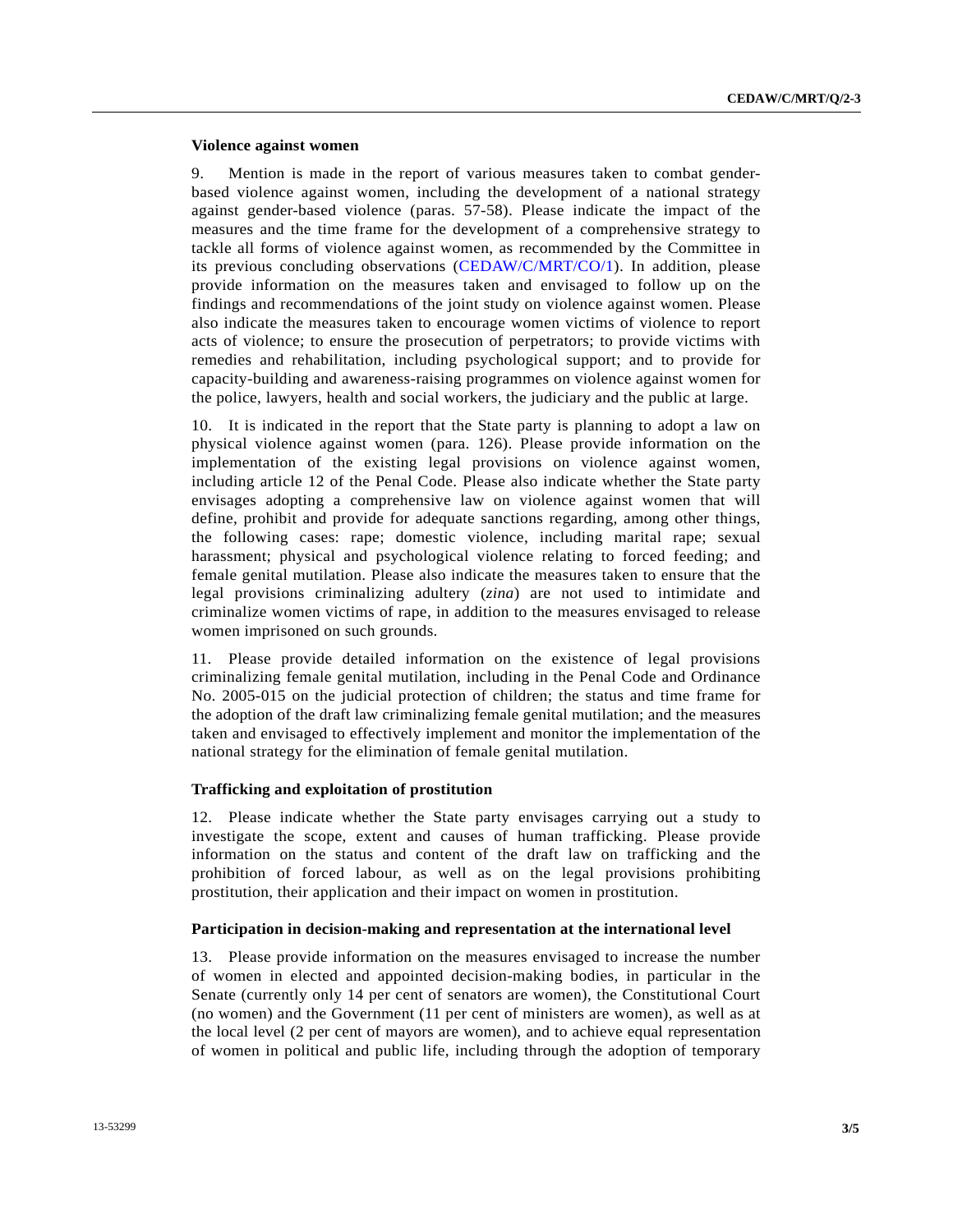special measures in accordance with article 4 (1) of the Convention and the Committee's general recommendation No. 25 on temporary special measures.

#### **Nationality**

14. Please indicate the measures taken or envisaged to repeal the discriminatory legal provisions included in the Penal Code and Act No. 61-112, on nationality, pertaining to the transmission of nationality to a child and access to Mauritanian nationality for a foreign wife.

#### **Education**

15. Please provide information on further measures taken and envisaged to significantly increase female literacy; to reduce the school drop-out rate among girls owing to, among other things, poverty, child marriage and early pregnancy; to eliminate economic, social and cultural obstacles to access to education faced by girls, in particular girls of non-Arab descent; and to eliminate stereotypical attitudes about the roles and responsibilities of women and men in textbooks, curricula and teacher training.

#### **Employment**

16. It is indicated in the report that labour law requires employers to pay for the health care of employees and their family members and to pay daily sickness benefits in the event of illness (para. 98). Please provide information on the protection and the types of legal, social and other services available to or envisaged for women in the informal sector and measures taken in scholar and professional education to ensure that women join the private and public sectors. Please also provide data on the wage gap between women and men, occupational segregation of women in the public and private sectors and women in decision-making positions.

#### **Health**

17. Please indicate the percentage of the national budget allocated to the health sector. Please also indicate the specific measures envisaged to further address the persistently high rates of maternal mortality, the high number of cases of vesico-vaginal fistula, the lack of access to basic health-care services, including essential obstetric care, and the social and economic obstacles faced by women of non-Arab descent with regard to access to health services. In particular, please indicate the specific measures envisaged to effectively implement and monitor the implementation of the initiative "Committing to child survival: a promise renewed", which combats maternal mortality; to increase the availability of what is known as the "obstetrical package", which ensures access to obstetrical services; and to finalize the draft strategy for health and reproductive health of young people. Please provide information on the measures envisaged to increase the availability and accessibility of comprehensive education on sexual and reproductive health and rights and family planning services, as well as on the rate of contraceptive use. Please provide information on the implementation and impact of the 2011-2015 National Strategic Plan to Combat HIV/AIDS and the measures taken to increase women's knowledge with regard to prevention of HIV/AIDS. Please also indicate the legal status of abortion.